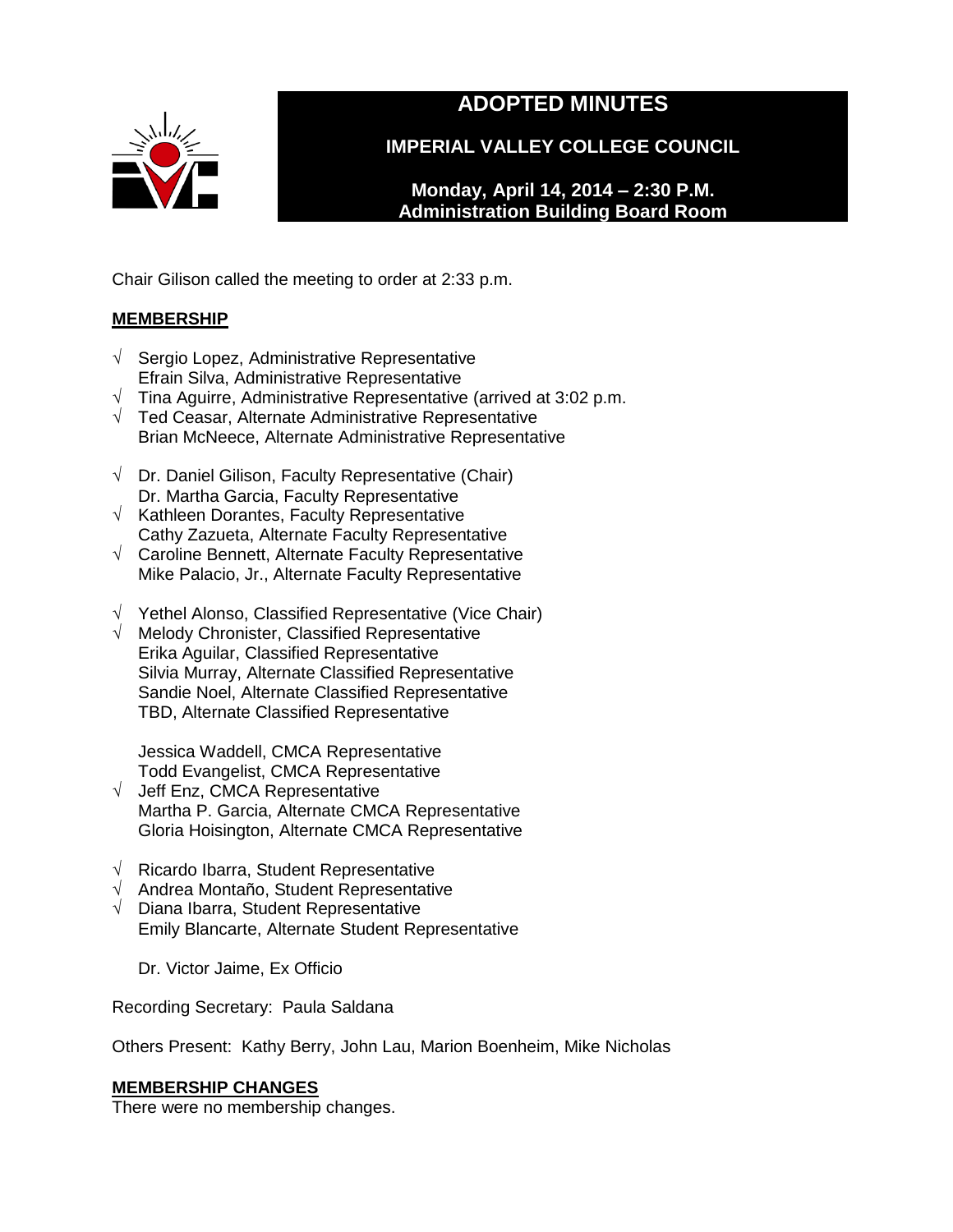# **PUBLIC COMMENT**

There was no public comment.

# **APPROVAL OF MINUTES**

1. March 24, 2014 M/S/C Lopez/Chronister to approve the minutes dated March 24, 2014.

## **Motion carried.**

2. April 7, 2014 M/S/C Alonso/Chronister to approve the minutes dated April 7, 2014.

## **Motion carried.**

M/S/C Alonso/Lopez to suspend the order of business and move Discussion items 2 and 3 as the next items on the agenda.

## **Motion carried.**

# **DISCUSSION AND INFORMATION ITEMS**

## **Budget and Fiscal Planning Committee recommendation regarding funding the OPEB liability – John Lau**

VP Lau presented the following information:

- Restated the ACCJC has recommended that the college address funding for its long term financial commitments and its retiree health benefits costs.
- The committee is recommending that if a favorable variance exists at the close of a fiscal year that this amount be allocated 70% to the reserve and 30% to a fund designated for the OPEB liability within the reserve.

VP Lau added the campus needs to work together as a team to solve the problems.

# **Cut-off date for purchase orders and budget transfers (April 15, 2014) – John Lau**

VP Lau presented the following information:

• The cut-off date for purchase orders and budget transfers is May  $9<sup>th</sup>$ . He stated there would be exceptions; however, all such requests after May  $9<sup>th</sup>$  would have to be approved by the area vice president.

M/S/C Alonso/Montaño to resume order of agenda items.

#### **Motion carried.**

# **AREA REPORTS/UPDATES**

#### **College Council Report – Daniel Gilison**

Chair Gilison stated he and Vice Chair Alonso have not met recently with Dr. Jaime due to his absence from the office, and is hoping to meet with Dr. Jaime before the end of the semester.

## **Measure J and L Report – John Lau**

VP Lau reported as follows:

- The ribbon-cutting ceremony for the new CTE buildings is scheduled on May 1<sup>st</sup>; the campus community is invited.
- New construction will be put on hold for four to five years due to low property values.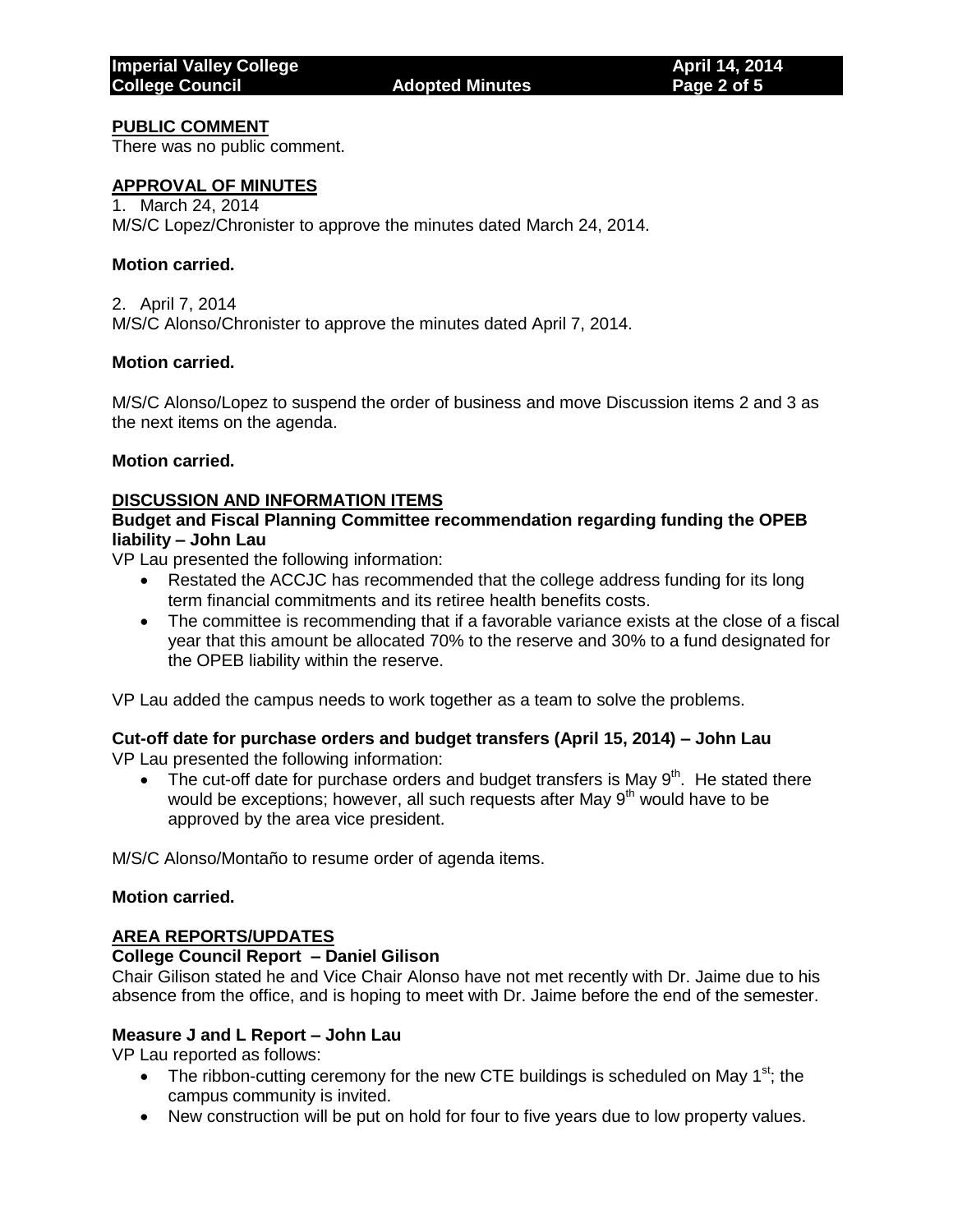# **Program Review Update – Ted Ceasar**

Dean Ceasar provided a Program Review update as follows:

- Area Vice Presidents are in the process of compiling, organizing and approving resource requests.
- The approved resource requests would be forwarded to the appropriate resource committees to begin prioritization.
- The resource committees would then forward the prioritized resource requests to the Budget & Fiscal Planning Committee for overall prioritization.

# **Budget Update/Financial – John Lau**

VP Lau stated the Budget and Fiscal Planning Committee would be meeting after the spring break to review the tentative budget.

# **ASG President Update – Ricardo Ibarra**

ASG Representative Ricardo Ibarra reported as follows:

- The ASG held its last campus hour event on Thursday, April  $10^{th}$ ; free snacks were provided to the students, as well as karaoke entertainment.
- The ASG is preparing for the Awards Banquet which will be held on May  $9<sup>th</sup>$ .

Dean Lopez provided an update regarding the new ASG president. He stated there were three candidates; two of those candidates were disqualified for low GPA. The finalist was declared the President by default; however the student recently dropped all classes and would not be returning in the fall semester. The ASG is currently reviewing its bylaws which state the Senate appoints a Vice President; the Vice President, by default, assumes the role of the President.

## **President's Update – Victor Jaime**

Dr. Jaime was not present at the meeting; no report was provided.

# **SUB-COMMITTEE REPORTS**

## **Competitive Athletics Committee – Eric Lehtonen**

Chair Gilison stated Eric Lehtonen was not be present due to his meeting with the Accreditation Team; no report was provided.

#### **Environmental Health & Safety Committee – Tim Nakamura**

Director Nakamura was not present at the meeting; no report was provided.

# **Facilities and Environmental Improvement Committee – Jeff Enz**

Director Enz stated the committee's next meeting would be rescheduled due to spring break.

#### **Public Relations & Marketing Committee – Mike Nicholas**

Committee Chair Nicholas reported as follows:

- The committee met on March  $27<sup>th</sup>$ .
- Discussion items included:
	- $\circ$  Update on the Midwinter Fair. Student photos were taken and posted on the IVC Facebook; had an IVC alumni wall where alumni signed autographs. He stated 200 signatures were obtained including former football athletes from the 50's.
	- $\circ$  The results of the campus survey regarding the mascot change. He stated 57% of the students chose to keep the logo; 58% of the employees chose to change the mascot. He stated the current logo would be refreshed.
	- $\circ$  Reviewed a draft of the social media participation guidelines; this would be an action item at the next meeting.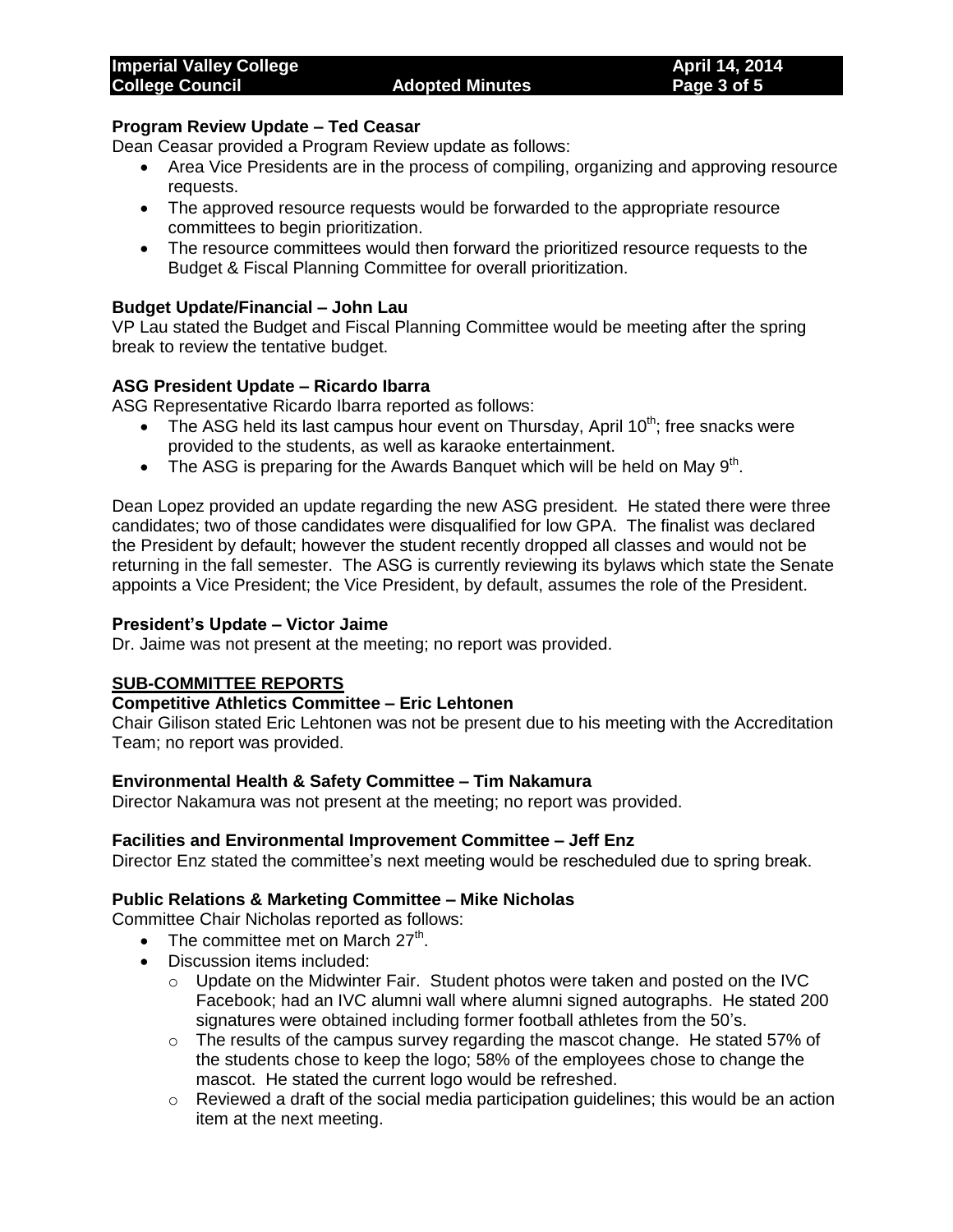$\circ$  PIO Bill Gay provided the marketing budget for next year; the committee discussed the campus marketing needs and new ideas. One idea proposed is to enclose an IVC insert in the IID statements that get sent to every household.

# **Student Affairs Committee – Sergio Lopez**

Committee Chair Lopez reported as follows:

 The committee met last week to discuss and screen student scholarships which would be awarded at the ASG Spring Awards. There will be four \$1,000 scholarships awarded to transfer students; and four \$500 scholarships awarded to students in leadership roles.

## **Campus Hour and Professional Development Committee – Tina Aguirre**

Dean Aguirre was not present at the time of this report; no report was provided.

## **OTHER COMMITTEE REPORTS**

# **Academic Senate – Daniel Gilison**

Chair Gilison reported as follows:

 The Senate met and had two action items at its last meeting: 1) approved a second reading of a survey provided to faculty and staff regarding the plus/minus grading system; the results of the survey would be discussed at the next Senate meeting; 2) accepted the Special Report to the ACCJC.

#### **Budget and Fiscal Planning Committee – Martha Garcia**

Member Garcia was not present at the meeting; no report was provided.

#### **Technology Planning Committee – Jeff Enz**

Director Enz reported as follows:

• The committee met and approved the recommendation regarding the criteria needed to replace equipment in classrooms.

#### **Accreditation/CART Committee – Kathy Berry**

VP Berry reported as follows:

 The ACCJC Team is on campus today for the follow-up visit. The 3-member team will be meeting with several people throughout the day. The college will be notified of the results in July.

#### **Staffing Committee – Marion Boenheim**

Consultant Boenheim reported as follows:

- The committee met last week; it received 11 requests for reclassification.
- The Chapter 7 Board Policies relating to Human Resources will be presented to the Board of Trustees this month.
- Pursuant to the EEO plan, a letter will be going out to the community regarding recruitment.
- Completed the EEO plan for disabled individuals and veterans.
- Added information regarding evaluation of administrators.
- Updated the catalog to include antidiscrimination paragraph and the complaint process.
- A recommendation was made that the curriculum chair serve on the Staffing Committee as well as the Academic Hiring Committee.
- The committee has been discussing the hiring process and looking at establishing guidelines regarding recruitment. She submitted a copy of the current Administrative Hiring procedures for the record.